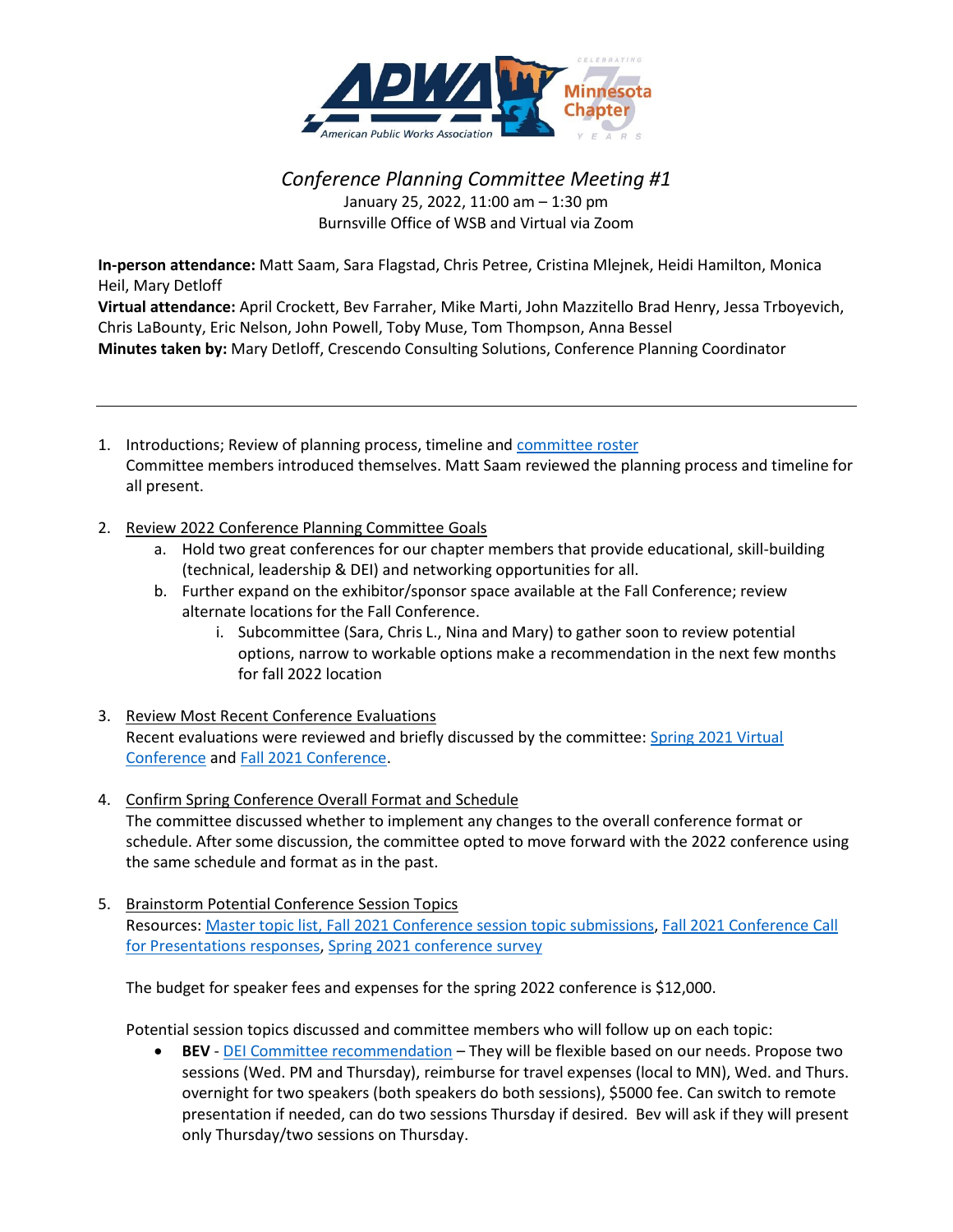- **MARY, JOHN M** Heide Stefanyshyn-Piper (astronaut) is another keynote option. Was discussed as a fall keynote possibility and moved to consideration for spring. Fee is \$1000 plus travel expenses. Local school outreach/STEM engagement where conference attendees could assist with small group activities at a school on Thursday afternoon – give to Public Awareness Committee? Jessa is liaison to Public Awareness Committee
- **CHRIS L., BRAD** Post-pandemic what to expect. Tom Fisher, U of M design center director gave presentations in 2021 about reimagining cities in post-pandemic world. Tom Fisher, Abimbola Asojo, Virajita Singh. One hour. Brad has Tom's contact info.
- **BRAD, TOBY** Infrastructure funding several topics within this overarching topic: How to get funds to local municipalities and asset management as examples. Potential one hour session on Friday. Others to connect with are Kristine Elwood Amy Grothaus, Kristin Asher.
- **JOHN P, HEIDI** Jack Uldrich futurist, anticipating change, thinking strategically, future workplace/AI – jackuldrich.com. Future Trends in Construction: Seeing Beyond the Pandemic was presented recently. Topics on agriculture and agribusiness – possible Friday closing speaker?
- **NINA**  Potential presenter from Seattle, transit conference, futurist in transportation that Nina has mentioned in the past
- **MONICA, CHRIS L** Marney Gellner, Timberwolves announcer, was with Fox Sports North, first woman to call play by play for Twins
- **SARA, JESSA** Burnout and mind wellness (Jessica Rector submission) timely topic

Topics that were discussed but considered for fall 2022 instead of spring:

- Fall conference breakout construction inspector training: The program was initiated in 2019, and we had participants start the program in summer 2021. It's a 3+ year career path for individuals from diverse and underrepresented populations. Twin Cities Rise was a key partner (they are a workforce development nonprofit). Participants serve one year as construction inspector trainees, then years 2-3 are spent as associate construction inspectors until qualifications are met to become full Council inspectors. (Anna)
- Lessons From the Edge/hostage negotiator possible fall 2022 general session speaker. Fee is high – will he negotiate?
- Margaret Anderson-Kelliher leadership, working with legislators, etc. new PW Director for Minneapolis, leaving current position as MnDOT commissioner. Appropriate presenter for middle of conference (not closing speaker).
- Blind golfer on personal resiliency
- 6. Review of APWA national, APWA-MN committees/groups with involvement in the spring conference
	- Public Awareness Committee
	- MN2050
	- Young Professionals Committee **SARA, CHRIS L.** Past discussions on pairing first-time conference attendees unfamiliar with the conference with experienced members and conference attendees. Sara will bring this forward at the upcoming YP Committee meeting.
	- APWA National **CHRIS P.** APWA president and CEO will attend (Stan Brown and Scott Greyson are both confirmed). APWA representatives typically do a conference welcome Wednesday PM. Chris P. also invited Joe Johnson, APWA Region 6 Director; Joe is TBD.
	- Education & Training Committee **MONICA, TIM** Leadership Academy Graduation, UUCIS promotion, Executive Fellowship Program for spring 2023. Seeking a way to encourage leadership academy graduates to attend and engage them in the conference. Potentially free conference registration with meals, encourage grads to work with employers to cover lodging. Connect graduates with other attendees to welcome, introduce to others, etc.